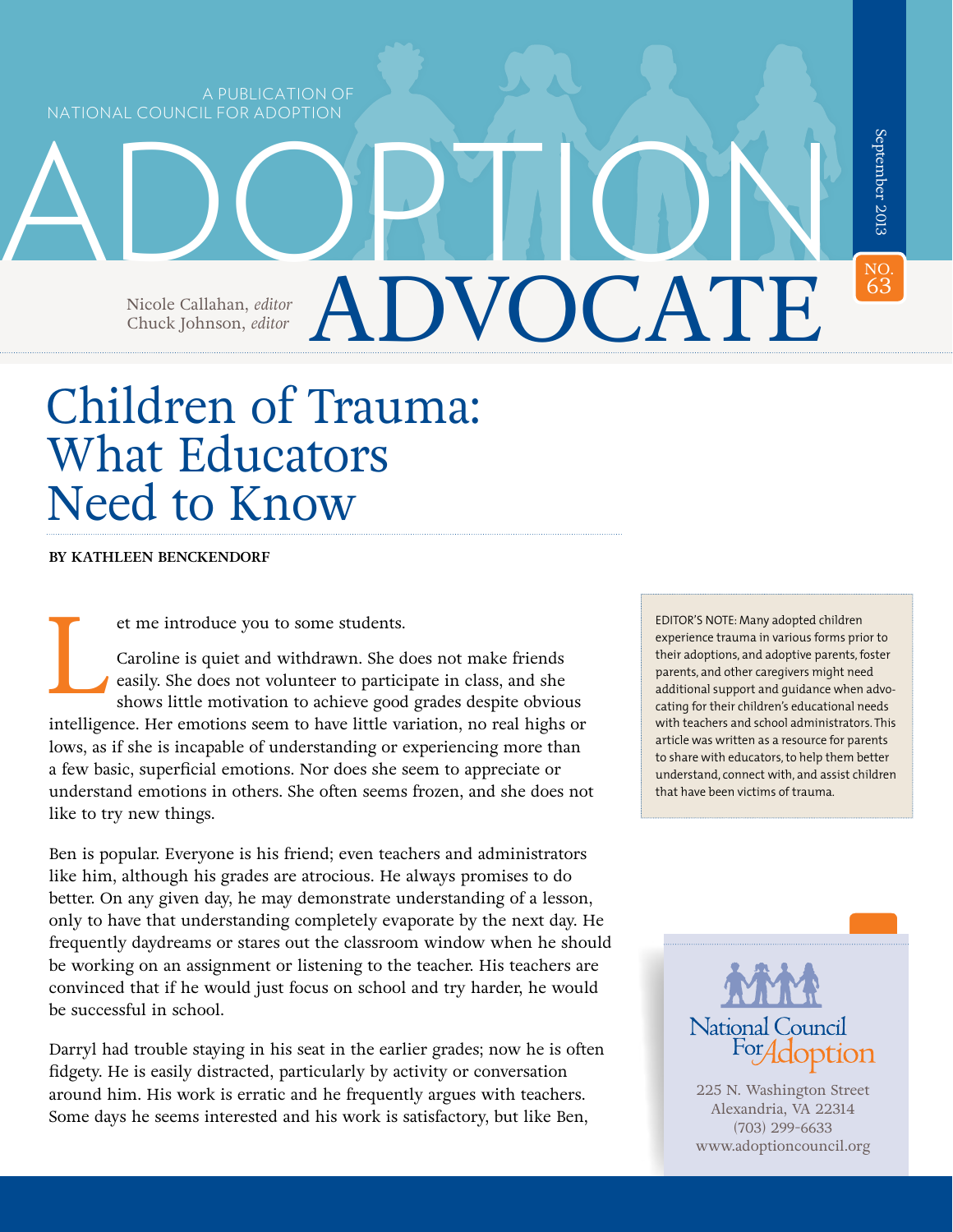on other days he appears to be somewhere else. His teachers wish he would be more consistent; it's obvious from his good days that he can do the work.

Evan can be highly reactive and frequently gets into fights or arguments with other students. On many days, it takes very little to set him off – while on other days, he remains emotionally regulated and in control. Teachers are sure he is headed for serious trouble if he cannot learn to control himself.

Teachers will recognize some of these students from their own classrooms and admit to finding themselves frustrated by their inability to reach these students. Many such students will move on and display similar behaviors in other classrooms, or drop out of school in spite of Herculean efforts by dedicated teachers. It is possible to better understand the behaviors of these students and to help them acquire the emotional regulation and behavioral management skills they lack. Teachers may never know the backstories for students like Ben, Caroline, Darryl, and Evan, but they have a sense that something is driving those behaviors that seem so illogical, inconsistent and counterproductive.

A large body of recent research indicates that neglect, abuse, and other forms of early trauma can result in the maladaptive behaviors described above by adversely impacting neurological and other aspects of development. The following sections describe some of the connections between trauma and behavior, and provide practical classroom tools and strategies that will empower teachers in assisting their students to improve their own baseline relational and emotional functioning, more effectively assisting specific children in times of need.

## Trauma and Adverse Childhood Experiences

Trauma is a subjective experience of extreme stress that overwhelms an individual's ability to cope (Giller, 1999), and is typically characterized by one or more of the following qualities:

- Unpredictable from the victim's perspective
- Overwhelming individual feels helpless, powerless, voiceless
- Threatening event is perceived as a threat to life, limb, sanity, or integrity of the self
- Meaningless individual is unable to assign meaning to, or understand the event

Statistics show that potentially traumatizing adverse childhood experiences occur in the lives of many children. In an extensive study on adverse childhood experiences (ACE, n.d.), adults reported the following experiences with respect to their own histories: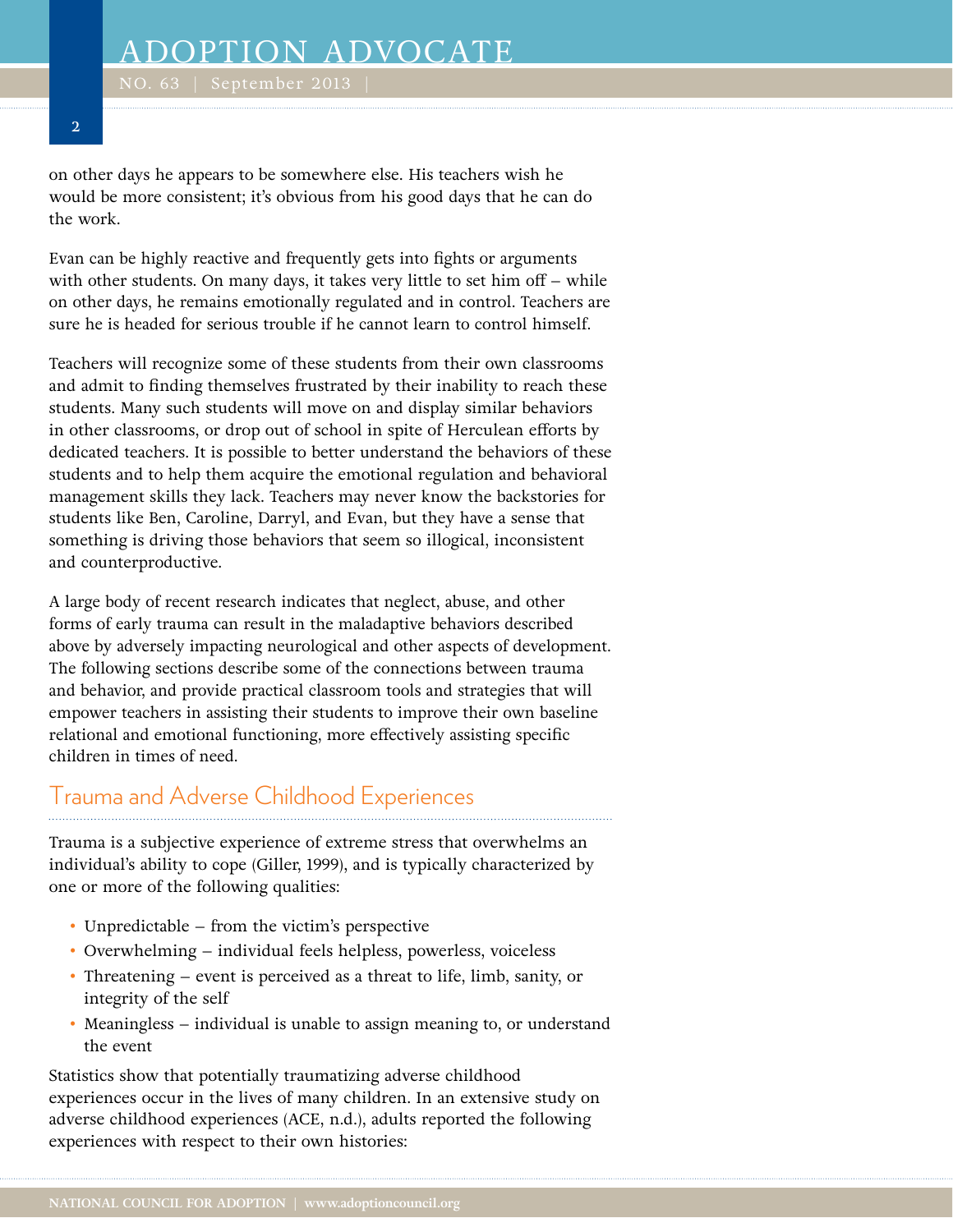- 11% emotionally abused
- 30% physically abused
- 20% sexually abused
- 13% witnessed mothers being battered
- 24% exposed to family alcohol abuse
- 19% exposed to family mental illness
- 5% exposed to family drug abuse

In addition to the types of maltreatment listed above, the following are also examples of potentially traumatic childhood experiences:

- Abandonment / perception of abandonment
- Foster care or older-child adoption
- Separation(s) from the primary caregiver, which can be as"simple" as a parent who travels on business a great deal during the child's early years
- Early medical trauma, illness, or injury
- Unavailability of the primary caregiver (physically or emotionally)

Trauma can also occur prenatally. Examples of potential prenatal trauma include the following:

- Maternal stress, illness
- Chemical affronts such as prescription drugs, illegal drugs, alcohol, environmental toxins
- Poor nutrition

Trauma is in the eyes of the beholder. Because one's past experiences, outlook, cognitive abilities, and even culture factor into the experience, trauma is highly subjective (Giller, 1999). An event that is traumatic for a pre-verbal child (e.g., medical procedures or fasting for surgery) may not be traumatic for a school-aged child who can understand the event, assign meaning to it, and not perceive it as a rupture in a trust relationship. Rupture of trust or an attachment relationship is the reason why trauma experienced at the hands of a caregiver is more severe than trauma experienced at the hands of someone less directly connected (Giller, 1999). What we now know is that "trauma from exposure to family violence can diminish concentration, memory, and the organizational and language abilities that children need to function well in school" (Massachusetts Advocates, 2005).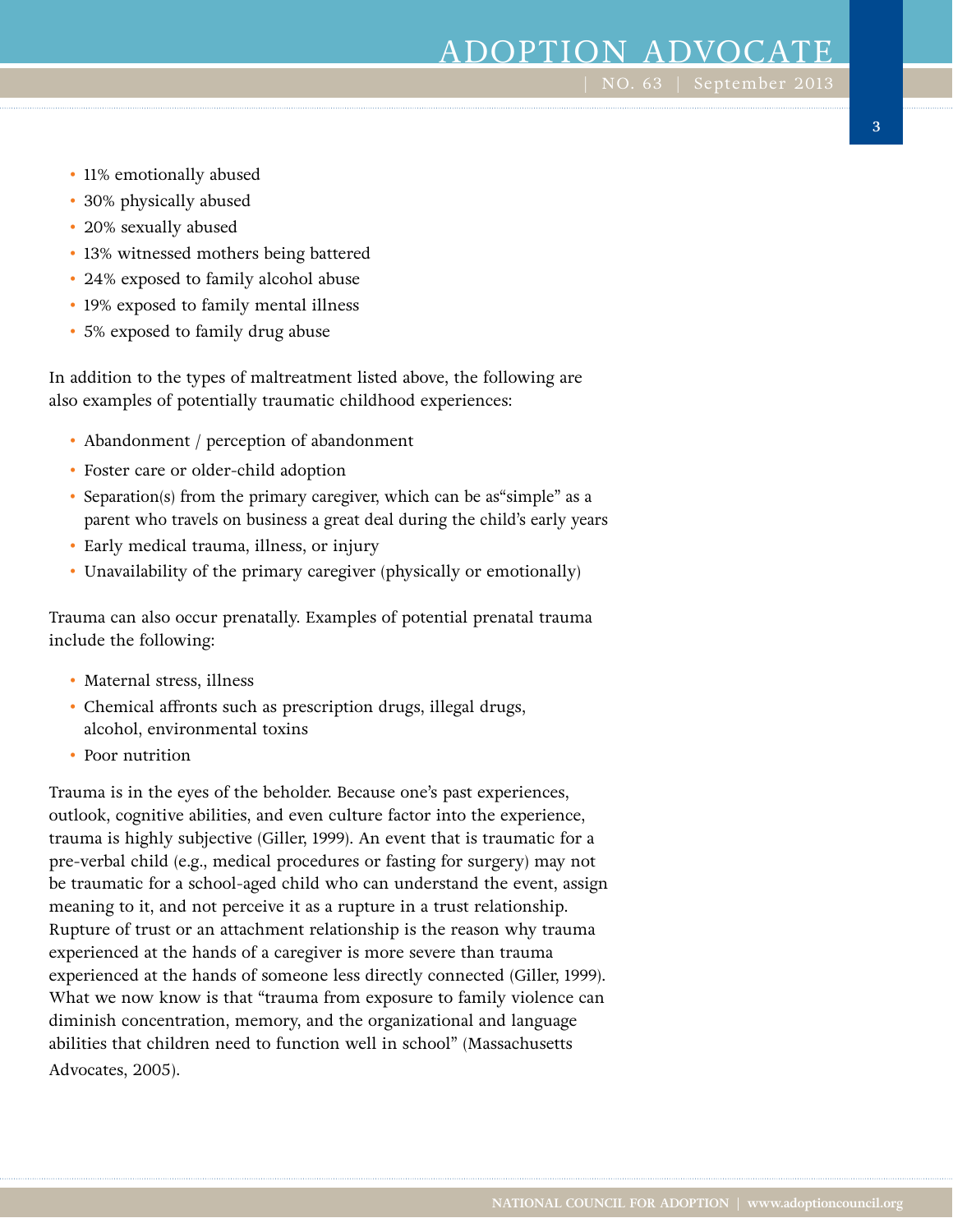### **4**

### Trauma, the Brain, and Development

Among normally developing, nurtured, and nourished children, by the time they are three years old, their brains are 90% the size of an adult brain. Even at that early age, much of the brain mass is composed of experiencebased neuronal connections (Perry, 2000). Most of the structural and functional organization of the brain is complete (Perry, 2000). Primitive reflexes (e.g., newborn startle reflex) have integrated and disappeared, making way for subsequent voluntary motor movements. Temperament and many personality traits are already established. Critical periods for the development of certain abilities, such as sight, have closed; and sensitive periods for the development of other abilities, such as language, have passed with the skill successfully attained or underway. Children who spend their early years in an environment with developmentally appropriate activities and interactions are able to take full advantage of these stages and achieve important developmental tasks – such as secure attachment, object permanence, a degree of emotional self-regulation, and a rudimentary understanding of cause and effect. They can develop a working model of the world as a safe and nurturing place. This perception gives them the confidence and ability to explore the world, try new things, and risk failure.

For some children like those introduced earlier, who have less advantageous early environments and experiences with trauma, this is not how their brains develop. Darryl and Evan both retained primitive reflexes; by the time they were school age, these unintegrated reflexes required significant compensatory effort to permit the boys to function with an appearance of normality. Ben, Caroline, Darryl, and Evan developed working models of the world as a dangerous and unpredictable place. Ben learned at a very young age that the way to keep himself safe was to please the big people around him. Caroline learned that being quiet and flying below the radar was her best route to safety. Darryl learned to always be alert so he could evade blows. Evan became a protector of his younger siblings at an early age. These children created a working model of the world and their places within it, a model they will carry forward with them as they mature. It will be the foundation for their future behaviors and relationships (Massachusetts Advocates, 2005).

When trauma occurs prenatally or in the first few years, various aspects of basic development have the potential to be adversely affected: neurological, physiological (including sensory, motor, vestibular), intellectual, emotional, and social (Perry and Szalavitz, 2006). Development is sequential and use-dependent (Perry, 2000); experience and environment change the organization, hard-wiring, and functionality of the brain and other components of the nervous system. Missed or compromised developmental steps may show up as physiological, emotional, or behavioral maladaptations.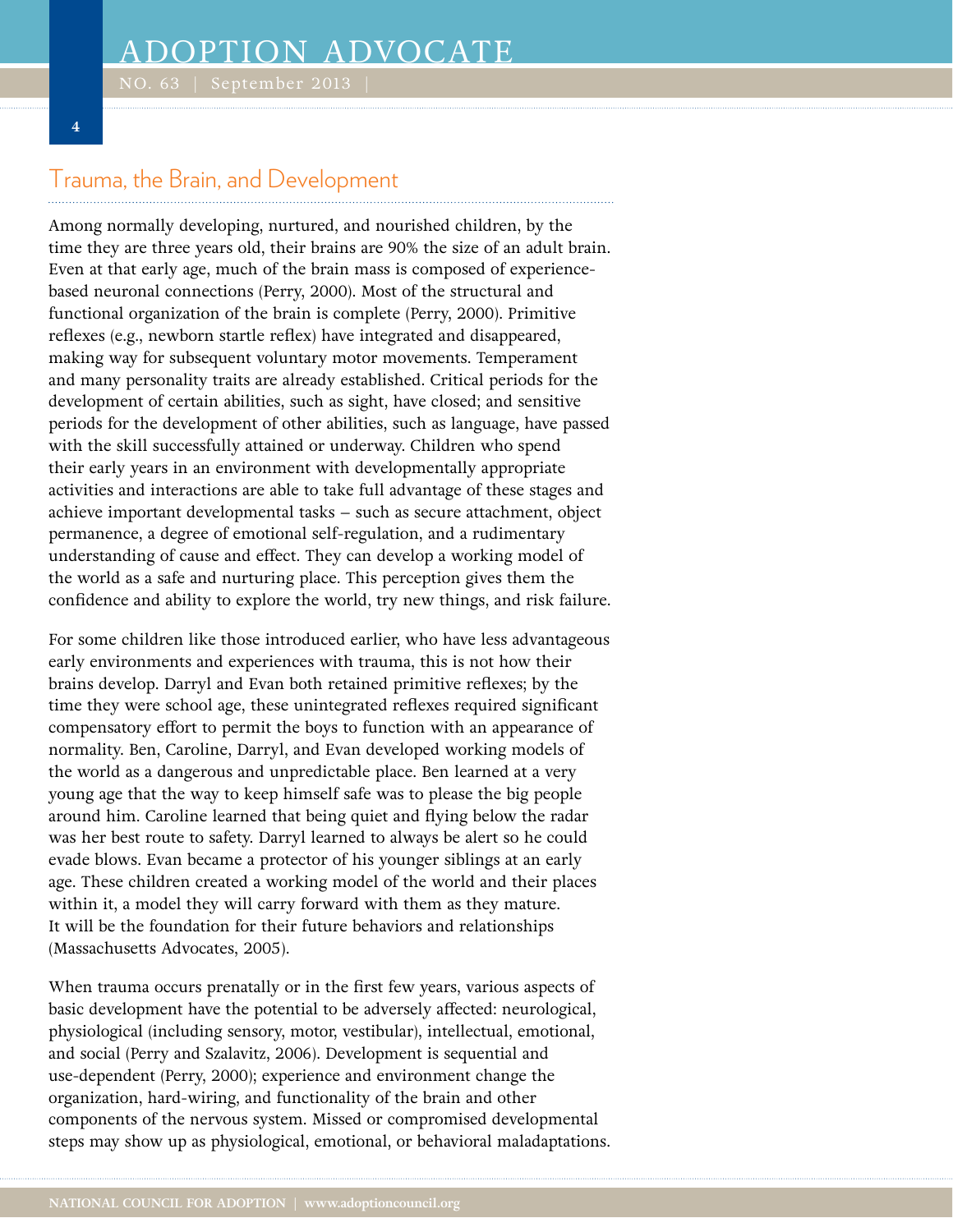These maladaptations may not become obvious until much later, when subsequent, dependent steps are also missed or compromised (De Bellis, 1999). Emotional self-regulation is one early developmental task that is often compromised by early trauma, and this deficit is often evidenced by a reduced stress window, or a high base stress level (Massachusetts Advocates, 2005). Children who lack emotional self-regulation may frequently appear to be hypoaroused or hyperaroused and are often reactive.

Brain development generally follows a pattern of basic to complex (Perry and Szalavitz, 2006), starting with the brainstem and automatic or survival functions: breathing, temperature regulation, reflexes, sleep, swallowing, heart rate, blood pressure. This is followed by development of the limbic system and emotional regulation, memory processing and spatial awareness. The last and longest phase of brain development is the development of the cortex, which we now know is not complete until the mid-twenties. The cortex governs higher thought functions like abstract thinking, logic, cause and effect understanding, and motivation, and provides parallel processing of emotional stimuli and cognitive processing. The cortex supplies the logic that tells us, for example, that giving a speech won't kill us, even though the pounding in our chest makes it feel as though it might. Such logical processing leads to inhibition of the physiological responses (Ziegler, n.d.), calming our heart and respiration rates, and mediates impulsive behaviors – e.g., preventing a person from saying the first thought or taking the first action that crosses his mind.

Stress and its more extreme cousin, trauma, can cause us to focus on surviving the immediate perceived threat to the exclusion of focusing our attention or energy on other matters. When we perceive extreme danger, we enter into freeze-fight-flight mode; our physiology overrides our thinking brain. We feel the way our ancestors felt when chased by a saber-toothed tiger – stronger, faster heartbeat; deeper, faster breathing; dilated pupils; increased blood pressure. We are primed to flee or fight. Young, small, or weak individuals with no hope of escape or defense may freeze, and this response may set a pattern for future stress response even when the individual is older, bigger, and stronger. Another individual may respond with aggression and likewise establish a habitual stress response. Under such conditions, the brainstem and limbic system rule a person's behavior, and the cortex provides little in the way of inhibitory control, instead focusing its efforts on activities such as planning a route of escape, or looking for a weakness in an opponent. With our cortex so focused, a person may appear to regress to lower levels of maturity.

Children in such a state are incapable of "acting their age" or "staying on task." Nor are they focused on the classroom lesson or processing future events like homework due dates or graduation.

*Emotional selfregulation is one early developmental task that is often compromised by early trauma.*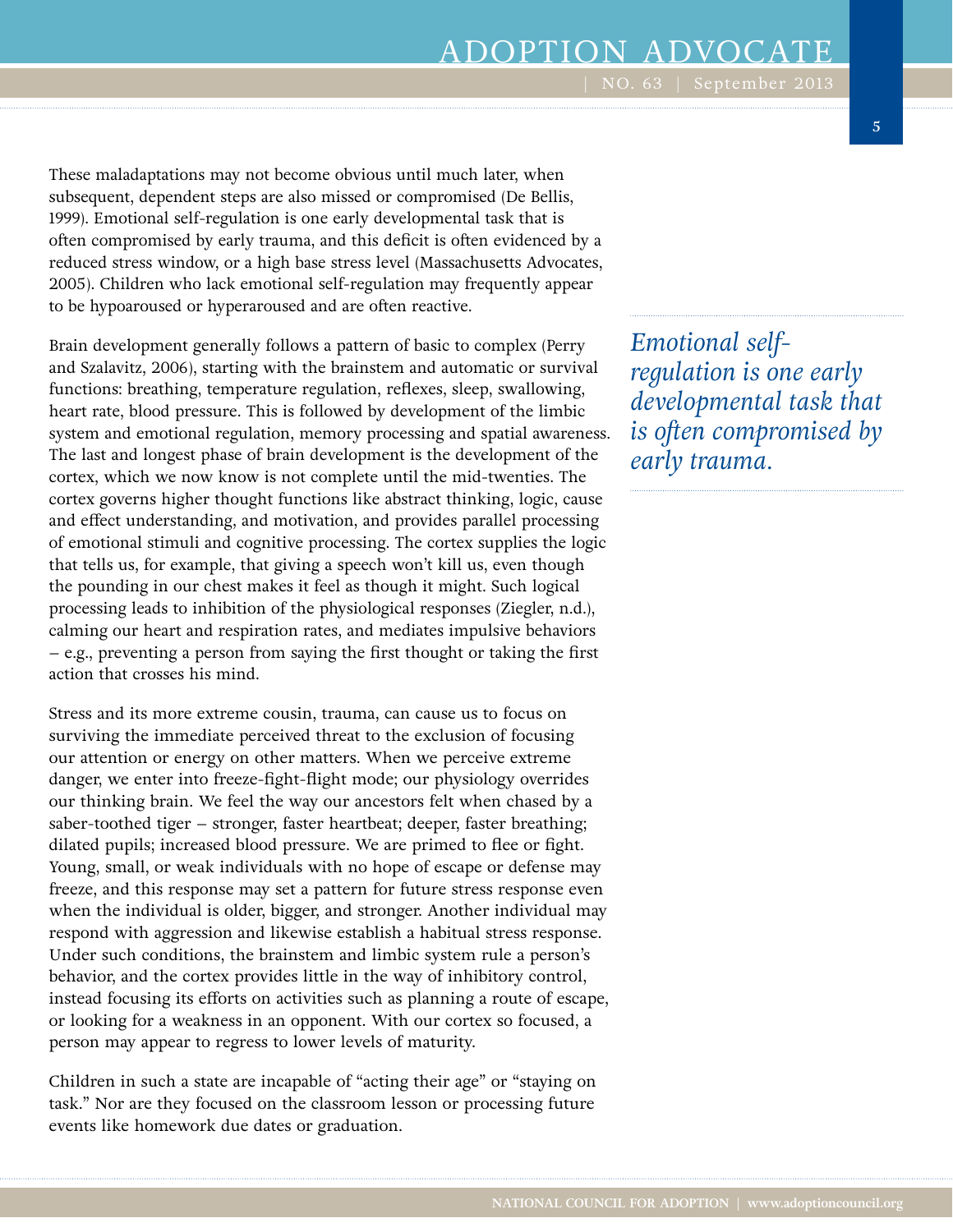# Hypoarousal and Hyperarousal in the Classroom

As much as we want classrooms to be fun, enlightening places, school can be stressful. Peer relationships, class assignments, grades, busy hallways during passing periods – these all have the potential to stress even neurotypical children. Children who have experienced trauma at an early age exhibit lower stress tolerance than their peers who have not experienced trauma (Ogden, 2006). Their reactions to stress may take the form of hyperarousal (fight or flight) or hypoarousal (freeze or dissociate) and may be anywhere along the continuum from minor to major. Children in either state, hyperaroused or hypoaroused, are in no condition to learn. McMahon states, "No matter how exciting and meaningful and supported the learning experience is designed to be, a child cannot reap the cognitive benefits of it unless she feels calm enough to be curious" (McMahon, 2011).

Hyperarousal in the classroom may be seen in behaviors such as the following:

- Hyperactivity or inability to remain seated
- Tension, irritability, and impatience
- Anger outbursts and aggression
- Reactivity
- Defiance

**6**

- Hypervigilance
- Impulsivity
- Exaggerated startle response
- Chatter

Children like Darryl and Evan who frequently manifest behaviors consistent with hyperarousal may be diagnosed with the hyperactive type of Attention Deficit Hyperactivity Disorder (Perry and Szalavitz, 2006). Unfortunately, when the root cause is early trauma, ongoing stress, or developmental deficits, treatments and accommodations for ADHD address only the symptoms, not the root cause.

Children such as Evan may be labeled "reactive." Emotional self-regulation can be beyond their abilities when they are stressed. Simple disciplinary actions may rapidly escalate into aggression or violence by the student, and forceful interventions or restraint by those in authority. Teachers and staff may be left wondering, "What just happened?" as their own responses felt normal and appropriate to the situation.

Hyperarousal may also be seen in an individual's physiological state, although students may or may not be conscious of the signs. The signs to watch for are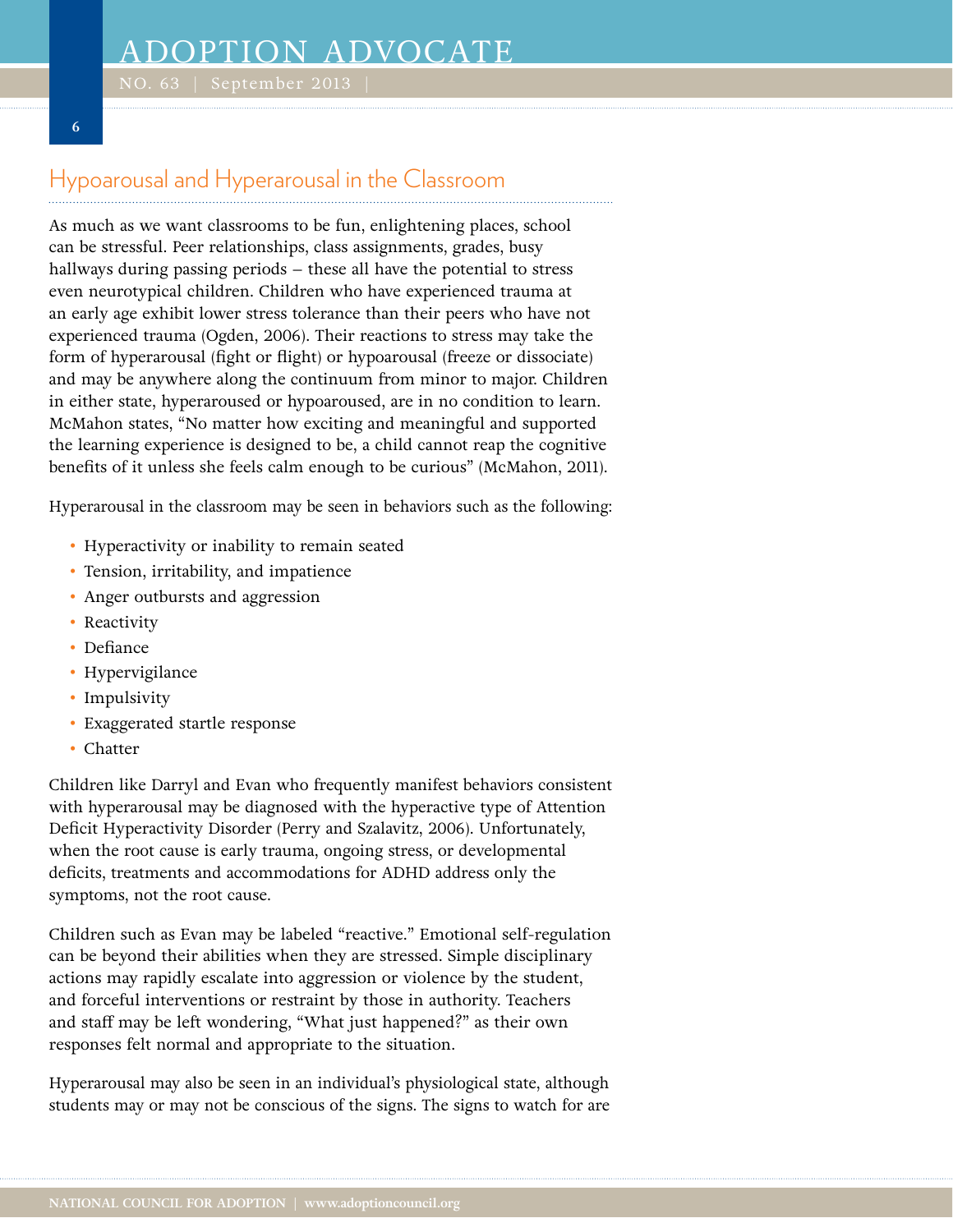**7**

those that prepare the body for fight or flight, including increased heartbeat and rate of respiration, increased blood pressure, dilated pupils – in short, activation of the sympathetic nervous system (SNS).

Hypoarousal in the classroom may be seen in behaviors such as the following (ISSTD, n.d.):

- Daydreaming, "spacing out"
- Forgetting assignments
- Forgetting material previously mastered
- Not processing material just read
- Lethargy, sleeping in class
- Hyperfocused on an activity and unaware of surroundings or activities
- Blocks an event or activity but maintains some level of functioning for other activities
- Self-soothing behaviors
- Laziness
- Lack of motivation

In fact, hypoarousal can look a lot like the inattentive type of ADHD (Perry and Szalavitz, 2006). Hypoarousal corresponds to activation of the parasympathetic nervous system: slower heartbeat and respiration, decreased blood pressure, and constricted pupils. Students like Caroline and Ben whose learned response is hypoarousal may "fly below the radar," as their behavior and academic performance may not adversely affect others in the classroom or escalate to disciplinary action. It's hard to ignore the hyperaroused child who is screaming obscenities or running from the classroom; it's much easier to overlook the daydreamer or the student who is nodding off to sleep.

It is important to understand that neither hyperarousal nor hypoarousal is the equivalent of inattention, voluntary, or within the individual's control. They are physiological states and automatic responses to stress, although the behaviors that go with those states are learned. Oftentimes those behaviors were adaptive, and helped keep the child safe in other circumstances. They are now part of the child's survival system in the same way that a military veteran may flinch when hearing a sound that resembles gunfire. As such, those behaviors are hard to overcome. The place to start is addressing the stressors that trigger the states and the behaviors – not focusing on the behaviors themselves.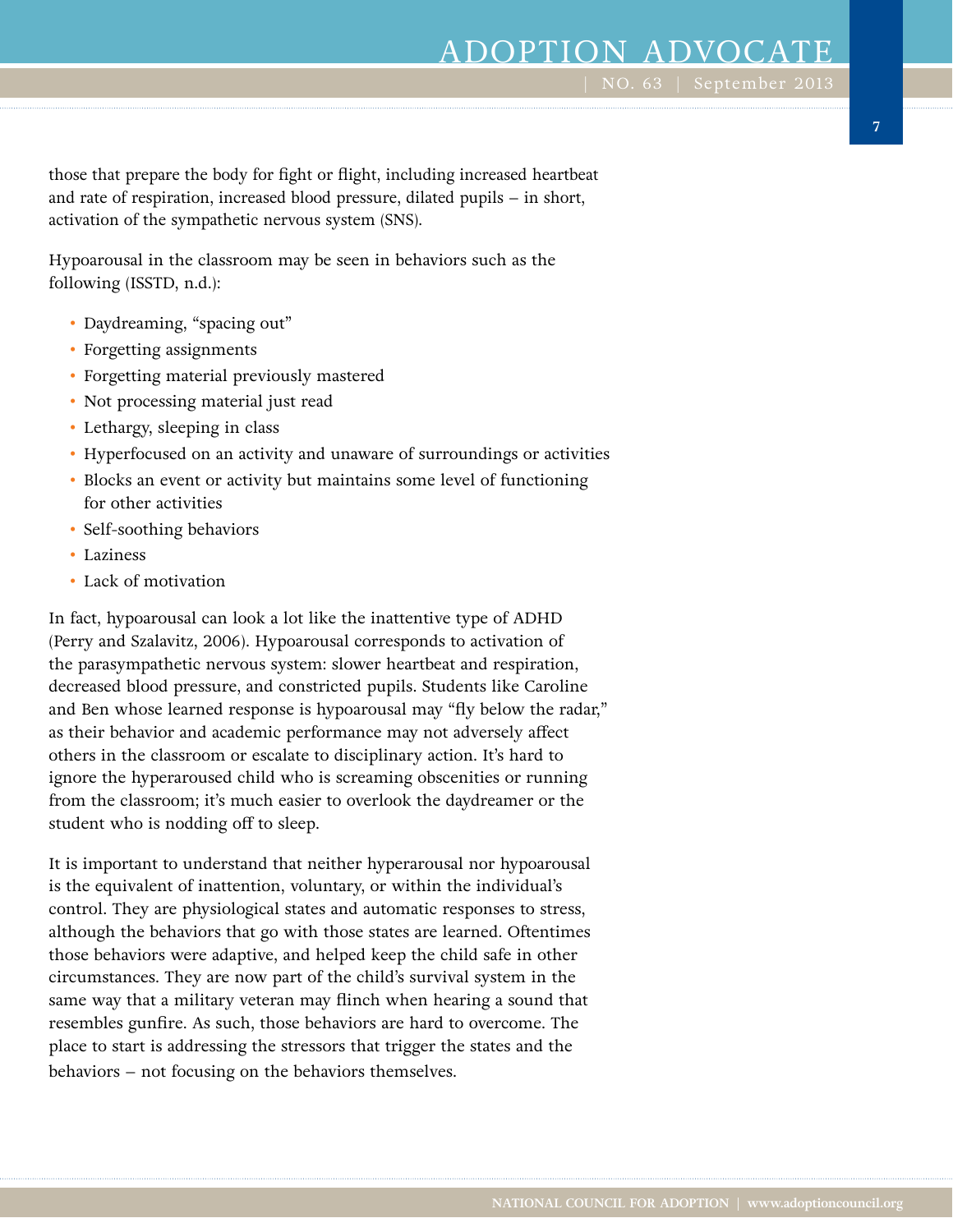### Reactivity and Triggers

One of the most consistent aspects of behavior of a student with a trauma history is his inconsistency. It's likely that he understands classroom rules and expectations, and when he is having a low-stress day, he may be able to meet those expectations. However, on a high-stress day, he probably can't. Each instance of failure adds to his shame (Hughes, 2000). He, too, thinks he should be able to control himself – just as all the adults in his life tell him. And, as the years go by, his accumulation of "bad days" and failures add up to a bad reputation, and inadequate grounding in earlier academics. School gets more and more challenging the older he becomes.

But the problem is not the student's "choices." His ability to evaluate conditions and outcomes and make choices is compromised by developmental deficits, a lack of self-regulation skills, and stress and anxiety. It's not just his academic performance that is inconsistent. His very ability to function in daily life is also compromised and inconsistent. Some days, his stress levels and anxiety are manageable and he functions well enough. Other days, just waking up strains his stress tolerance to its limit, and he is ready to boil over before his feet hit the floor. An assignment, or a change in schedule, or a chance remark by a classmate, may be the trigger that sends him spiraling out of control – or may cause him to dissociate from his environment and mentally and emotionally make his escape, even if his body is physically still present in the classroom. When a student is inconsistent and doesn't know himself what sets him off, how is a teacher to know whether he is functioning at capacity or slacking, or what action on the teacher's part will trigger worse behavior?

There are several categories of events that frequently act as triggers for children with histories of trauma. Understanding these triggers will make it easier to identify causes and predict behaviors, and will often lead to a more constructive response. These common trigger categories are discussed below. With the tools and strategies given later in this article, it will be easier to then help those students return to a more regulated state.

### **Transitions**

Transitions are huge stressors for children with a history of trauma. Transitions signal uncertainty, change, potentially unsafe situations, and loss of relationships. In their experience, "minor" transitions have turned into major ones – such as being picked up at the end of a school day expecting to return home, but being moved to a new foster home. Children learn to generalize those experiences; any loss or transition could become permanent, and the child is not in control.

*There are several categories of events that frequently act as triggers for children with histories of trauma. Understanding these triggers will make it easier to identify causes and predict behaviors, and will often lead to a more constructive response.*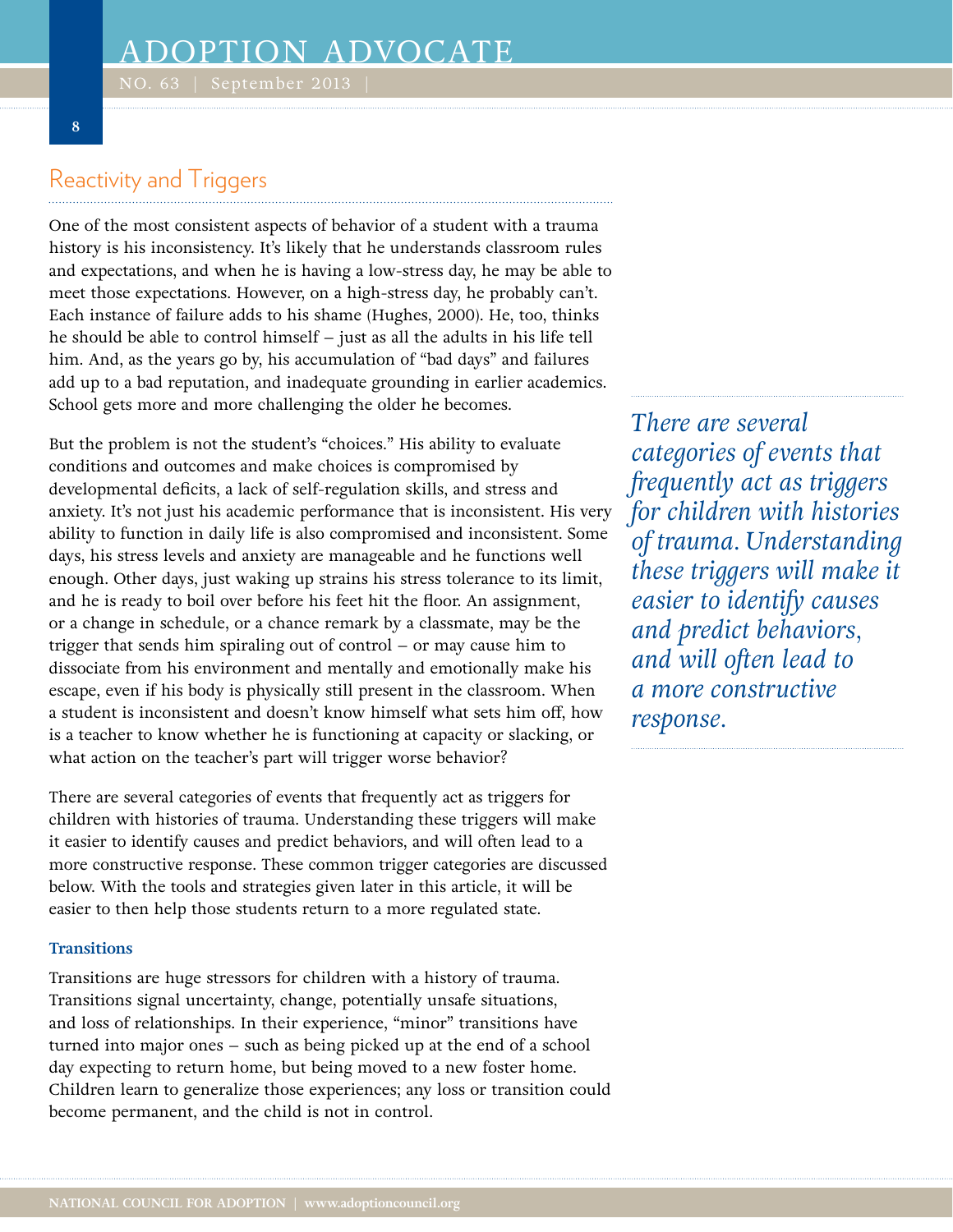If a child has experienced abuse or neglect, he may experience any changes in his current relationships as threatening. An attuned caregiver helps an infant modulate his emotion and arousal, becoming excited with the baby and then calming the baby down, in a cycle that teaches him emotional regulation. An attuned caregiver also prepares an infant for transitions (e.g., providing appropriate clothing). However, when a caregiver herself transitions unexpectedly to harsher emotions or actions or responds inconsistently to an infant (e.g., screams at the baby for crying due to hunger or a wet diaper), the child learns that the world is not a safe place and transitions are scary. The child then learns to apply this response broadly to all transitions.

The following transitions may be difficult for students with a trauma history:

- Beginning or end of the day
- Period to period, or activity to activity
- Substitutes, new teachers, teachers/staff leaving
- End of semester or year
- New students in class, or students leaving or moving away
- Field trips
- Any focus on the future, graduation, or grown-up life

### **Relationships**

Relationships are often tied up with transitions. The end of the activity, period, day, semester, or year means the end of a relationship, regardless of the logic that the child may be able to see his friends during the summer and that school will resume in a few months. These children may never have completely achieved the emotional aspects of object permanence. In their higher brains, they may know that relationships will continue through brief absences, but in their emotions and in their physical responses, they feel that any absence could be forever. Like Ben, they may feel loss and abandonment so badly that they project it onto others when their teenage friends are going through normal dating relationships and breakups, feeling the pain of a breakup more strongly than those in the relationship.

#### **Intense emotions and any suggestion of physical intimidation**

Emotional intensity in tone, words, or facial expressions can evoke memories of past abuse. It is very common for children with histories of trauma to equate even mild sternness of tone with yelling and to associate yelling with violence. Such intensity should be avoided; it is important for authority figures to project calm, open acceptance of the student and his feelings – even when his behavior is unacceptable. Likewise, authority figures must be careful to give no appearance of physical intimidation. For teachers who are taller than their students, getting down to the student's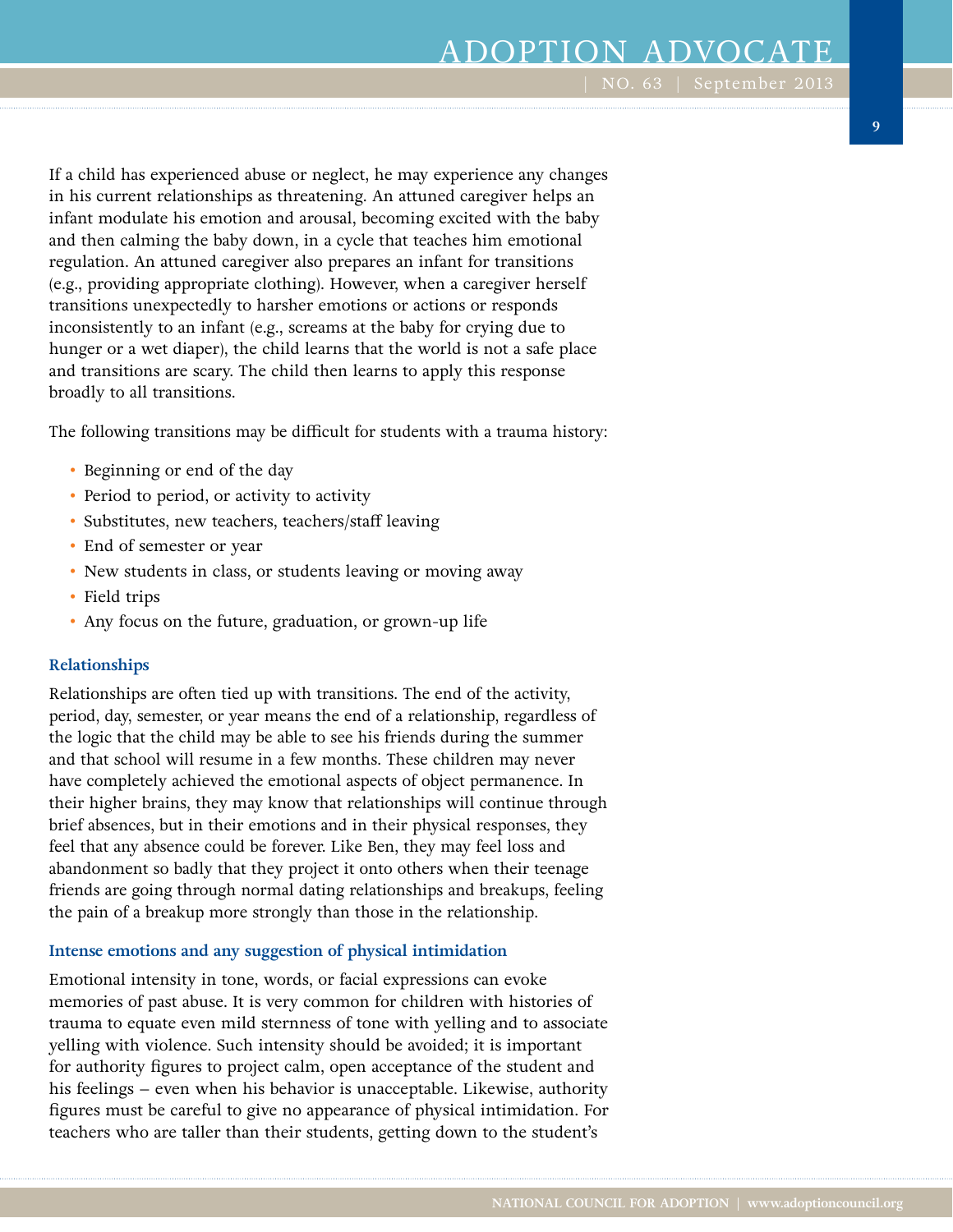level helps. Distance should be determined by the student's comfort level – even to the point of asking the student's permission to be at a given distance. It is absolutely imperative not to corner the child. The behaviors of any authority figure must not resemble or evoke in the student's mind or perception any traumatic experience: "Discipline must never resemble the behavior of those who perpetrated violence against students in the first place" (Wolpow, 2009).

In the case of the students introduced earlier, Ben's typical reaction to emotional intensity is to placate the other person; he will say anything, even lie, to defuse the situation, regardless of potential consequences later. Caroline withdraws or freezes. Darryl fidgets nervously and outwardly ignores the situation as much as he can. Evan reacts first with defiance but may escalate to aggression to defend himself or other perceived victims.

### **Trauma Anniversaries**

Dates and holidays that signal fun to children without a history of trauma can be terrible reminders for our children who have experienced trauma. Christmas may have meant that abusive family members had more free time – coincident with the child being home more, and resulting in increased abuse. Weekends may have meant higher alcohol consumption – and more domestic violence. Spring break may have meant that a foster family asked for their foster child to be moved to another home or placed in respite care for the vacation.

Other trauma anniversaries can also be triggers. Removal from the home, or removal of a sibling, or death or departure of a parent may have been traumatic and may be remembered by the child. Any of these anniversaries may lead to a season of disturbance, as the child ramps up behavior as the date approaches, and then slowly recovers afterwards.

Students who are able to identify and talk about anniversaries of trauma may be able to help caregivers and teachers predict problematic time periods. However, traumatic memories are commonly stored as implicit rather than explicit memories, making them difficult for the child to retrieve and discuss or consciously anticipate. More likely, the best way to discern patterns will be to examine the student's behavioral patterns over several years. Such a review should consider not just official grades and attendance records, but behavioral notes and conversations between teachers, parents, and other professionals in the child's life.

### **Assignments**

Assignments can cause stress for any student. However, for the student with a trauma history, there are additional factors at work. A student may truly be unable to complete an assignment today that she could have accomplished yesterday due to a higher stress level today than yesterday. As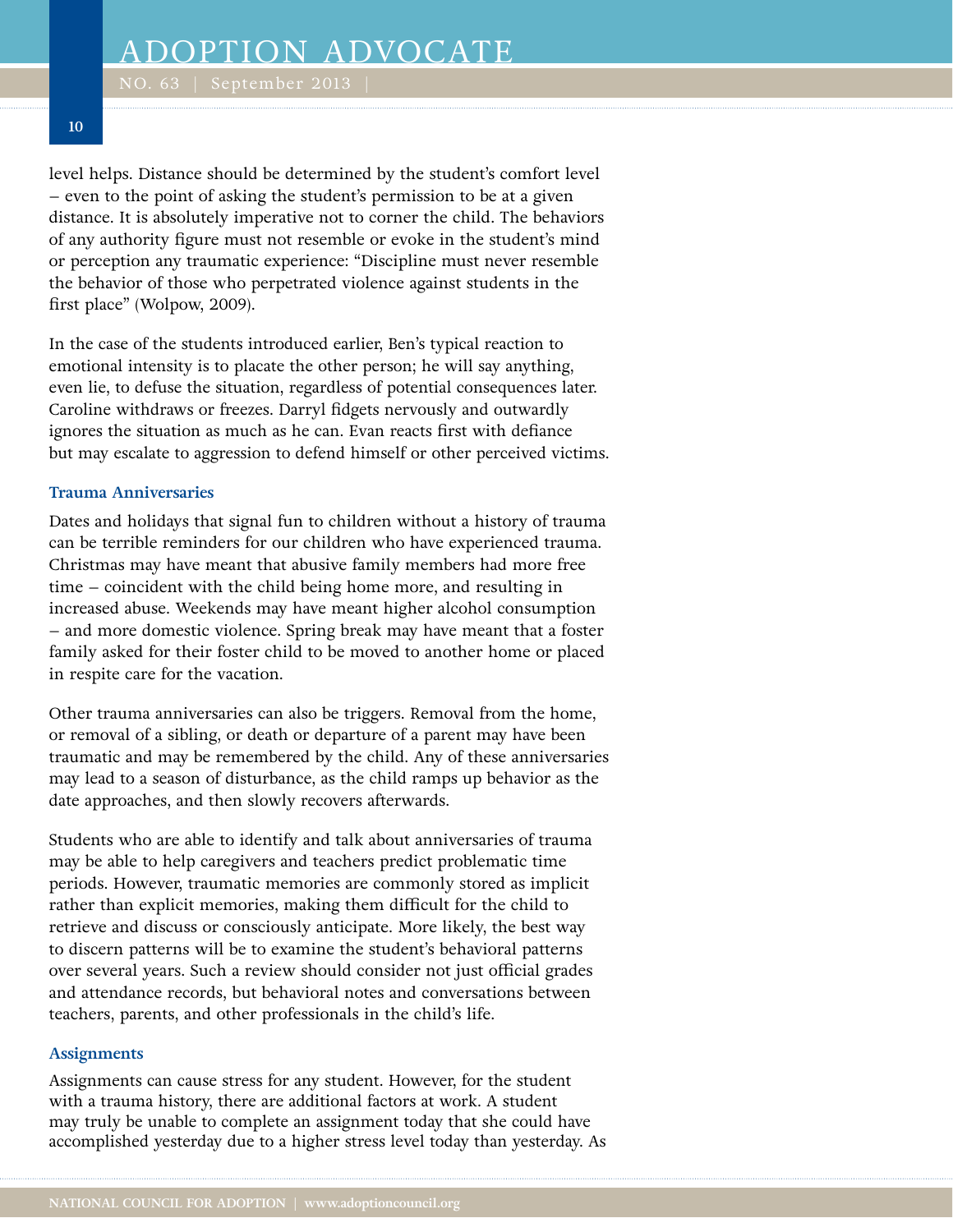stated previously, inconsistency is a hallmark of the student with a trauma history. The student affected by trauma may be afraid of her own failure. Failure may confirm her own shame, born out of the belief that she must have deserved the bad things that happened to her (Gray, 2002). She may be equally afraid of her own success, either because it will raise expectations in others, or because success produces a strong sense of cognitive dissonance with her own deep sense of shame. There is no pain like the pain of shame, and those who experience it and do not have a secure base or the emotional regulation skills to deal with it are likely to act out (Hughes, 2006).

The content of assignments can also be stressful. Content triggers may be as simple as a reading assignment that includes the name of a former abuser. Content that is more obviously traumatic, such as literature selections on abuse, neglect, domestic violence, or war, may trigger a student. Even when such assignments do not produce a traumatic response, peripheral assignments may have that effect. In my own son's case, he found reading a dark selection in sophomore English manageable, but a personal narrative writing assignment associated with the selection caused him to mentally check out of school for over a week. This particular assignment required him to describe something from his early childhood. My son is adopted; many of the people and places he knew as a small child in another state are not accessible to him now, and many of his memories are not happy ones. Another assignment asked him to describe a pivotal event in his life when he knew he was no longer a child; again, this prompt is a potential minefield for any child with a history of abuse or neglect.

Any assignments that touch on the themes of death, separation, abandonment, loss, rifts in relationships, abuse, foster care, or adoption may trigger a student with a trauma history. However, assignments intended to focus on happy memories can also be triggering; such memories may be hard to find, and the student may perseverate on associated dark memories. Assignments that focus on a student's differences (e.g., the international heritage of an internationally adopted student) may be unwelcome for a particular student. Likewise, family tree and baby picture assignments can create stress and evoke shame for some.

Part of the challenge here is that simply offering an alternative assignment often does not remove the sting. First, the student has to consciously recognize that the assignment is problematic. Second, she has to confess that she does not want to do it. Third, she may be the only student to do so, which will again make her stand out as different; she already feels different because of her trauma history. Finally, if she is anything like my son, she may be "gone" before an alternative assignment is even offered. The initial choice may trigger a flashback or cause her to dissociate, leaving her higher brain functions unavailable to choose the more innocuous assignment.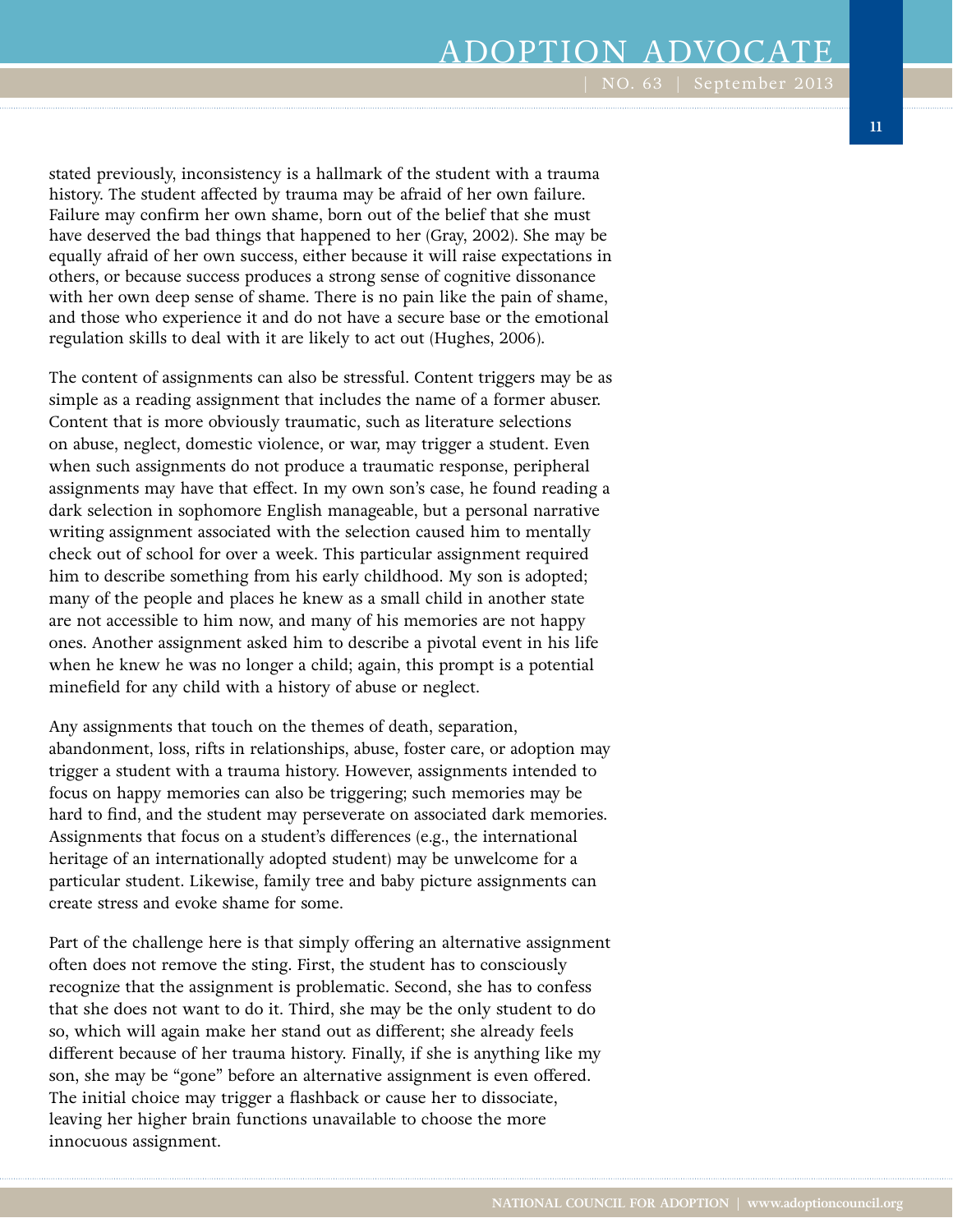## Safety, Predictability, Empathy, and Stress Management

So what can schools, teachers, administrators, and counselors do? Schools can incorporate techniques into daily routines that help *all* students manage their own stress, without singling out individual children.

It is important to make school predictable and to make the school and classroom environment feel safe for the student (Wolpow, 2009). Allowing the student to meet the teachers, see the classroom, and select a seat prior to the start of school can contribute to his perception of safety and can lessen the impact of the transition back to school. For a student with a trauma history, preferential seating may need to be at the back of the classroom, where the student's hypervigilance is less likely to be engaged by whatever may be going on behind him. Some students may benefit from a "standing" desk at which they are not required to "sit still." In large schools where students change classrooms as part of the daily schedule, avoiding the chaotic hallways between classes with an early passing period may be helpful, as the amount of activity can be overwhelming.

Clear rules and expectations and reliable routines can help to minimize the impact of transitions, but of course changes will still occur. If possible, give advance notice, especially to the students who are most likely to be disturbed. Let students know if the day's schedule will be disrupted for an assembly or an outside visitor or if there are plans for a substitute, and allow the student to plan on spending that class period in a designated safe zone if he wishes.

Lesson content may include triggering material. When the teacher is aware of such potential, it can be helpful to simply place a small Post-it note on the desk of a student who is likely to be triggered, giving the student ample time to prepare or remove himself.

Individuals with a trauma history often feel a deep sense of shame, even though they were in no way responsible for the things that happened to them (Gray, 2002). Poor performance or failure simply confirms their lack of self-worth. Success and praise, particularly praise for who they are, can produce such a sense of cognitive dissonance that they will then do something to reset their balance. They will sabotage their own achievements, miss their Fun Friday or field trip, fail the next assignment, or get suspended. In terms of academic performance, it is better to notice specific effort or accomplishments than to praise the individual or his character. For example, it is better to say "I see you got an 87 on your English test" and let the student make the judgment of whether that is good or bad than to say, "Great job – 87!"

*Schools can incorporate techniques into daily routines that help all students manage their own stress, without singling out individual children.*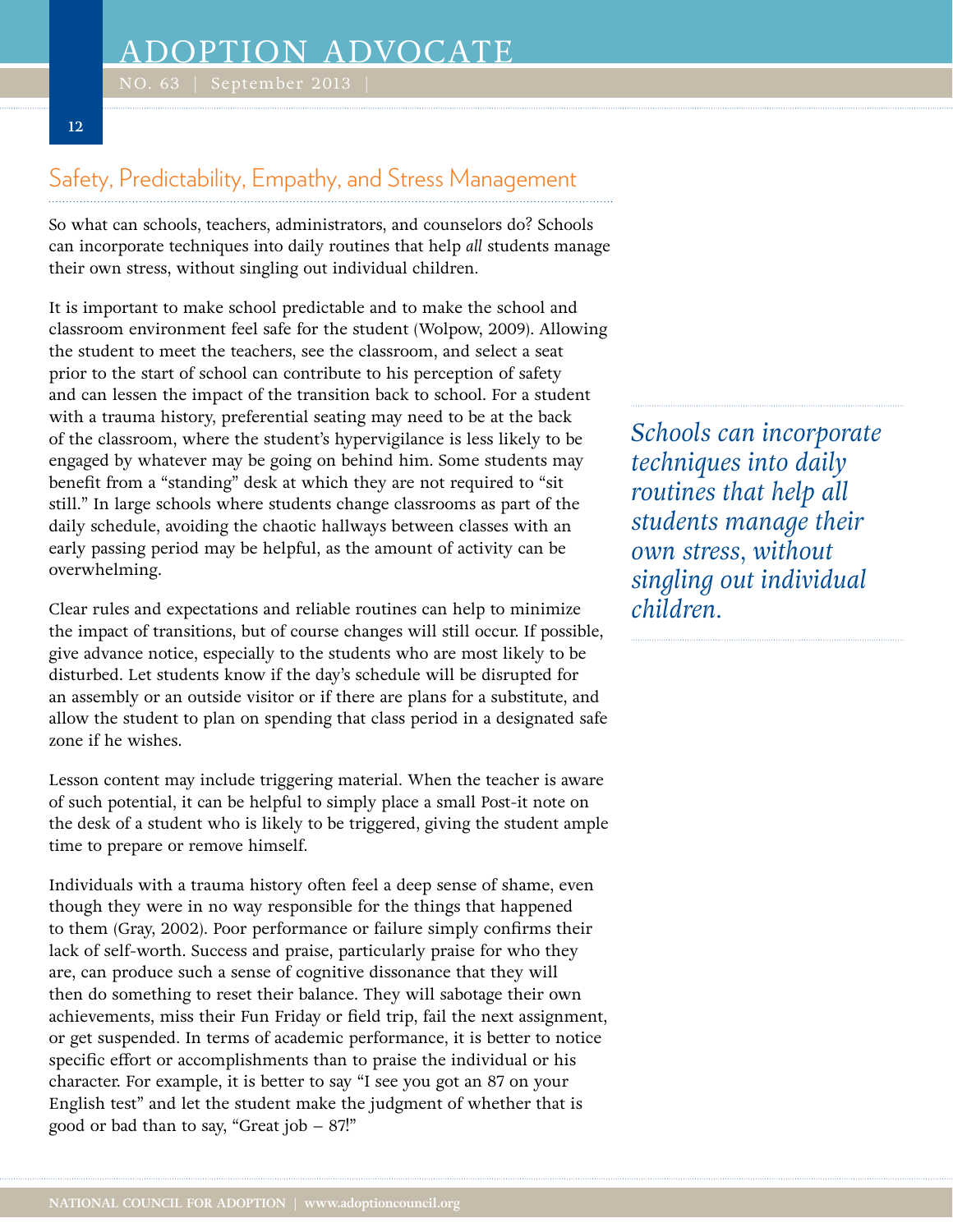Comparing yesterday's achievements, or last week's, to today's is likely to be ineffective. Assume that the student is doing his best – today, yesterday, last week – and that there is some reason, even if he can't or won't articulate it, that today's best does not measure up to yesterday's work. Predictions based on a student's current performance should also be avoided. Predicting future success is very stressful for the child who does not believe he deserves success, or believes he cannot attain it. Children with a traumatic history may have a foreshortened sense of the future, and may not even be able to conceive of a future wherein they are living adult lives. Telling a child, "You're great at math – maybe you should be an engineer," while well-intentioned, may backfire.

Not all students will have a goal of making straight As, and that's okay. Challenging students may be pursuing non-academic goals they don't want to share with school personnel; those could include therapy goals, contributing to the family's finances, or holding it together enough to attend school daily. The fact that a teacher sees "A potential" in a student doesn't mean that her circumstances will support such a goal at this time.

Consequences, whether rewards, privileges, or punitive consequences, are ineffective when the behavior is outside the student's ability to control – and worse than ineffective when the student sabotages himself to drop a level or lose a privilege.

Many children with a trauma history find it difficult to connect with their physical feelings and/or accurately evaluate their own emotional state; training them to do so is an important step toward self-regulation. Daily practice in evaluating emotions, moods, and physical states (e.g., relative heart and respiration rate, depth of breathing, chest tightness/pressure, body position/posture, specific muscle tension/position) helps children to connect emotions with corresponding physical signs. Charting can be done using graphic materials on which the student indicates his current stress or anxiety level where the teacher can see it (e.g., picture of a thermometer, strip of rainbow colors with purple indicating calm up to an "about to blow" red). Not only does this exercise give the child practice in knowing himself, it gives the teacher an opportunity to connect with a student who is struggling, help him identify the source and nature of the stressor, and assist him in returning to a calmer and more regulated state.

### Crisis Prevention

No program and no amount of calming practice will completely ensure a consistently calm emotional tone in the classroom. When a student becomes triggered, if she is aware of this state and able to use the strategies she has been taught and the resources available to her, that is excellent.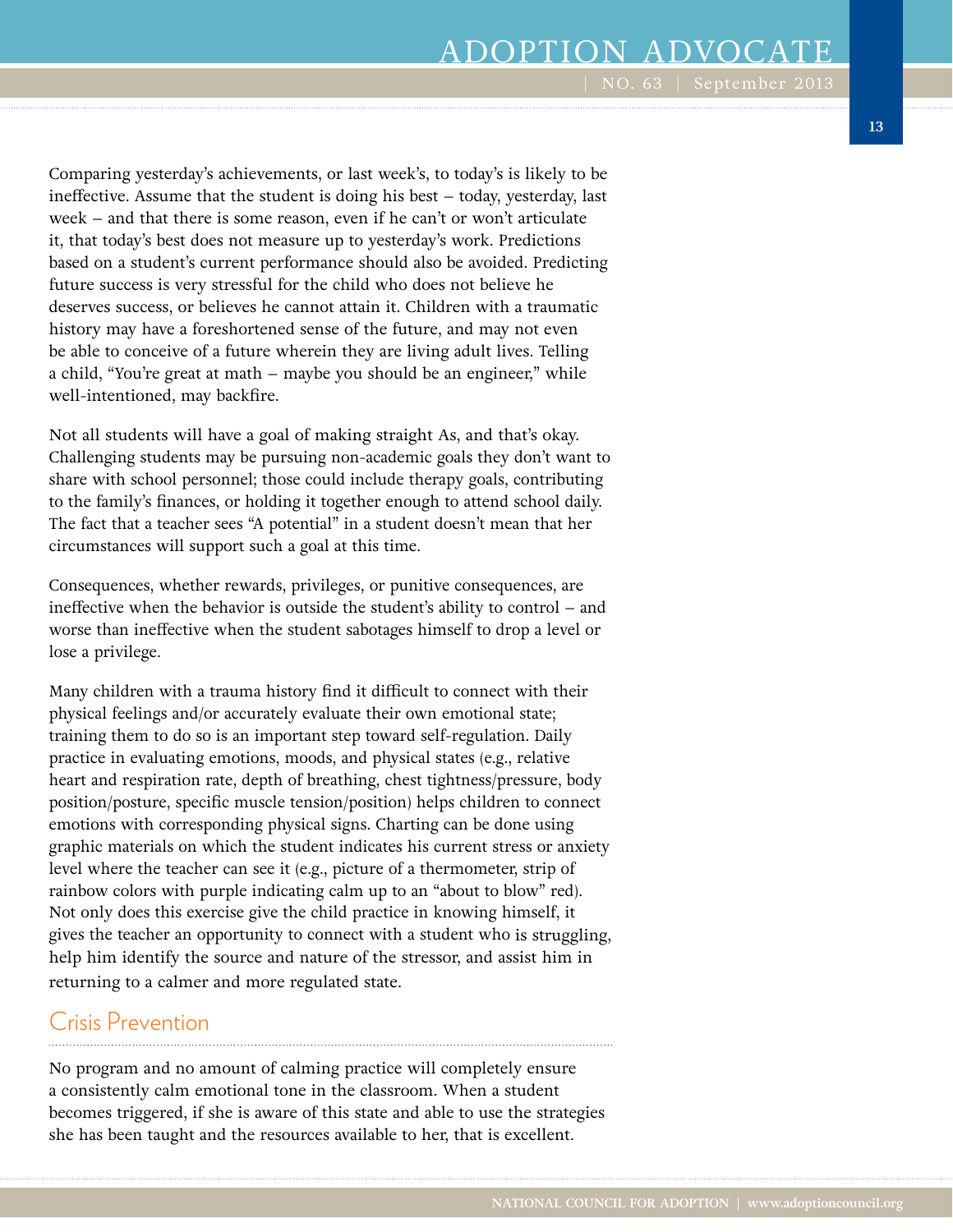At times, however, a student may exhibit signs of distress without being conscious of her own state or able to stop the runaway emotional freight train on her own. When a teacher notices such signs, it can be helpful to gently make the student aware by noting the behavior or the physiological state and attempting to name the student's potential feelings. If the student can confirm what it is that she is feeling, the teacher should validate the student's feelings; e.g., "Yes, I can see that what happened made you feel very disrespected." It should be noted that validating the student's feelings does not mean approval of behaviors; it simply means acceptance that the student is feeling what she is feeling. Validation of feelings helps the student feel "felt" (Goulston, 2010). Defending one's self or anyone else involved in the situation does not help the student feel "felt," and should be avoided until the student has had time to process and recover from the event. Words, tone, posture, position, or any appearance of insincerity can all be triggers that launch teacher and student into crisis management instead of crisis prevention.

When a person names the emotion he is experiencing, his amygdala starts to calm and his cortex resumes functioning (Goulston, 2010). At this point, he may or may not be able to determine what will help him get back on track. To this end, a variety of strategies should be accessible, including selfcalming techniques and "escape clauses" that permit the student to leave the immediate location and remove himself to a designated safe zone. Often, when children are given more control over their situation or environment, their stress decreases and they are more able to exercise control over themselves and their behaviors.

Self-calming techniques can include the following:

- Talking with a friend or trusted adult
- Listening to music or nature sounds
- Silence
- Relaxation techniques, such as deep breathing exercises
- Body scan: calm breathing while slowly scanning the body to determine which areas are tense
- Getting a drink of water and sipping slowly
- Calling home
- Experiencing nature
- Safe physical exertion (e.g., taking a walk, punching a punching bag, running)

Many of the above activities may be practiced in the active classroom if they are not too disruptive for either the class or the individual student, or they may be combined with one of the following "escape clauses." Execution of an escape clause should not be obstructed or questioned. If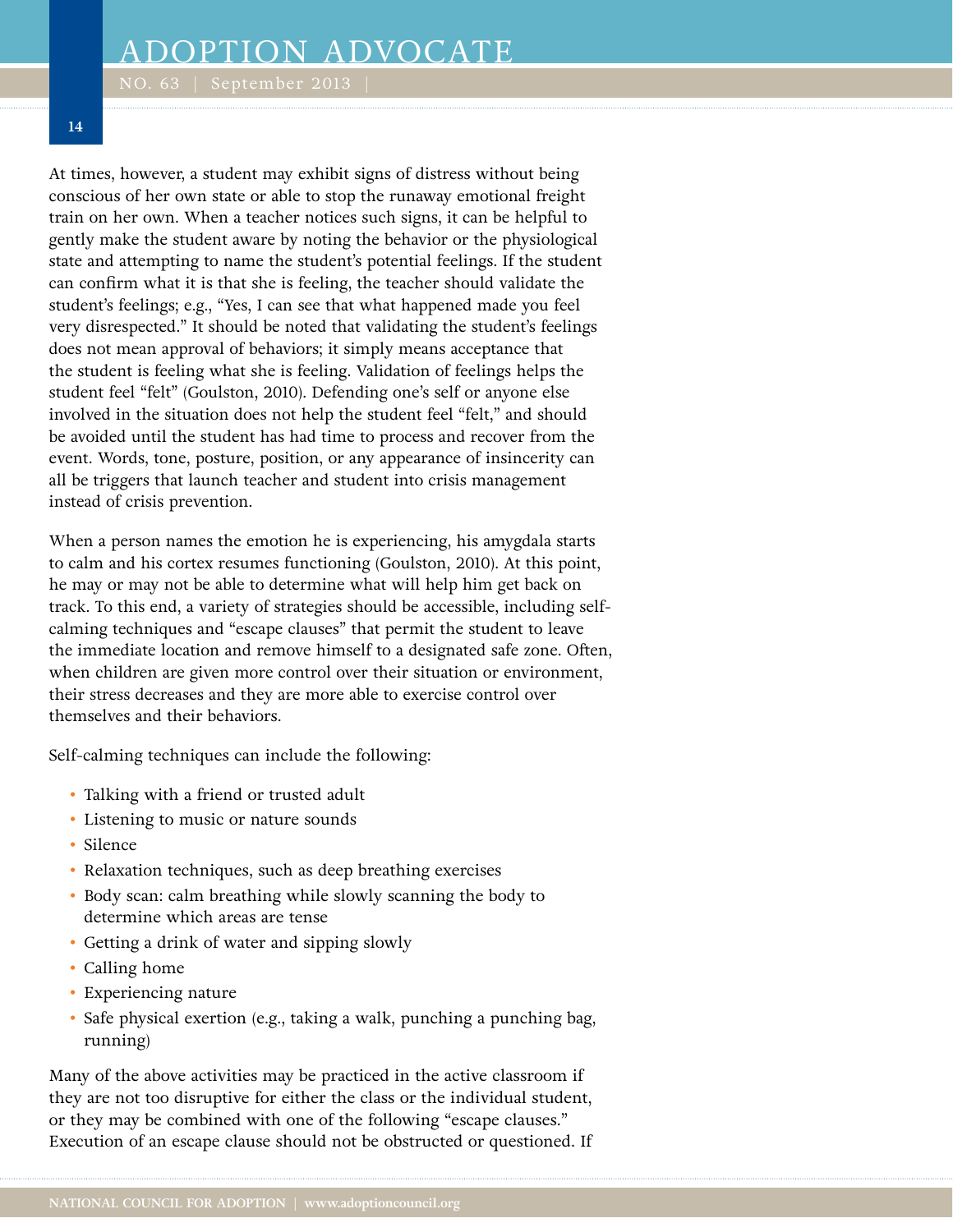necessary, students can be provided with a "red card" or similar device to employ to signal their need to leave the area for a designated safe area within or outside the classroom.

Remember that there are two goals: to prevent acting out and to teach needed skills. Verbally disrespectful behavior from a student is often an attempt to manage his emotions, and is preferable to aggression and violence. It's much easier and safer to prevent a meltdown than to have to manage a meltdown in progress.

When a student has a problem, whether academic or behavioral, let the lesson be the lesson. If she already understands what she did and the consequences of her actions, and she can articulate all of that when she is calm, it is better to let her reflect on her own. Lecturing or giving a long list of explanations tends to direct the individual's focus onto the lecturer. Often this means that inner reflection and acknowledgment of culpability then dissipates in a cloud of resentment and anger toward the lecturer.

When a student has a problem, don't ask why. He probably doesn't know why – all children can be impulsive and act and speak without thinking, because their cortex development is still incomplete. Students with a trauma history are more likely to be hyperaroused or hypoaroused, and in that state, they have even less cortical control over their actions.

### Crisis De-escalation

Even the most well-prepared and perceptive teacher may find herself in the midst of an escalating situation. In instances where a student's emotional self-regulation fails and his words or actions require intervention, there are steps and actions that can make the likelihood of a win/win outcome much higher. Psychiatrist and former hostage negotiation trainer Dr. Mark Goulston offers some words to remember when dealing with crisis situations: "If you're trying to reach people in a state of distress, adding to their stress can be disastrous… It's when stress crosses over into distress that we lose sight of our important long-term goals and instead look for what will relieve us now. At that point, we're too busy looking for an emergency exit from our pain to be either rational or reachable" (2010).

When a student is upset, it's important to avoid adding to his stress. Restricting a student's movements, issuing commands, appealing to logic or reason, and talking about consequences are all likely to increase his stress level. Instead, the following actions are more likely to help the student regulate his own emotions and return to a higher level of brain functioning, resulting in a better outcome for all.

*Remember that there are two goals: to prevent acting out and to teach needed skills.*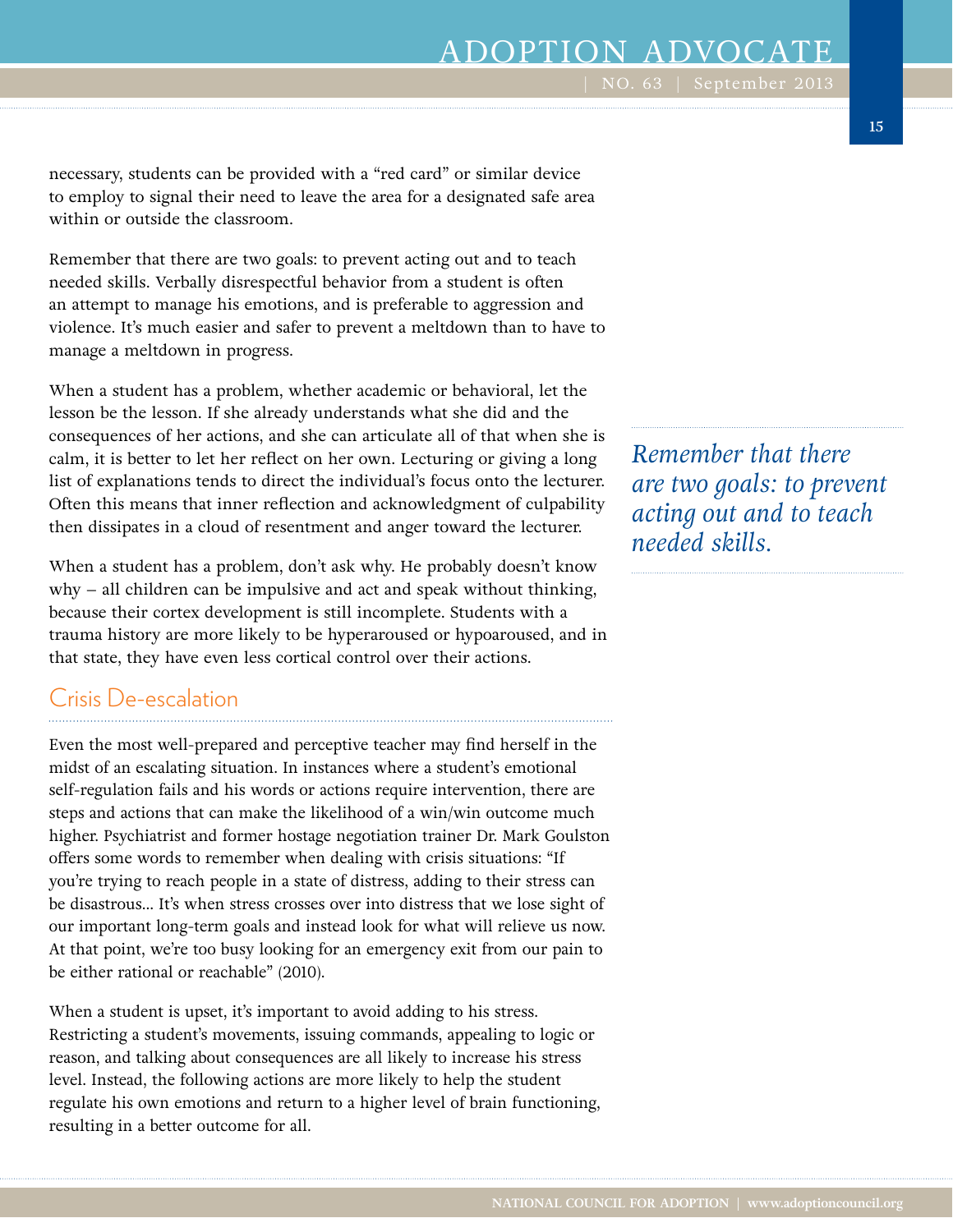- 1. The most important thing for any adult or authority figure involved in the crisis is to ensure her own state is calm, and that her actions, posture, position, and tone communicate that calmness. She must be in control of her own emotions and thoughts if she hopes to engender feelings of safety and calm in the student in crisis (Goulston, 2010).
- 2. Focus on connection, not control. Attempting to control the situation is likely to increase the student's stress and defiance and cause the situation to escalate further.
- 3. It is critical to communicate with the upset individual at the level at which his brain is currently functioning. Empathy beats logic every time; logic doesn't register with an individual whose brain is functioning in survival mode. The student's chronological age is irrelevant in such a situation. Communication, both verbal and non-verbal, must assure the student that he is safe both physically and emotionally. When the student feels "felt," when he believes the other individual sees, knows, and understands him, he will feel safer and more able to regulate his own emotions.
- 4. Such empathy often begets conversation and confidences from the individual. This is not the time for restricting inappropriate language or requiring formal titles, nor is it the time for recriminations, defensiveness, or talk of consequences. Let the student talk. Talking is preferable to acting out. Give him time to fully vent his feelings of injustice, stress, or whatever he needs to talk about, and listen while he talks. Seek the kernels that indicate his needs and the root cause of his current outburst.
- 5. Finally, when the situation has calmed, the student should be allowed to collaborate with those in authority to determine the appropriate course of action, including disciplinary consequences. If the student can articulate what went wrong and identify their own part in it, there is no need for a lecture. It's much more effective when the answer comes from within. Recriminations and lectures aren't likely to improve future behavior. On the other hand, providing training and practice in the skills needed may help.

### Creating an Alliance with Parents

Some students are living with the family that caused or permitted the trauma, yet the student may still love that family and have difficulty separating himself and his future from the family. He may defend the family to outsiders. Other children are living with foster or adoptive families, and hopefully their trauma experiences are in the past. However, these children may not be attached to their current families and may blame those families for their separation from their families of origin. It can be very difficult for an outsider to ascertain objective truth.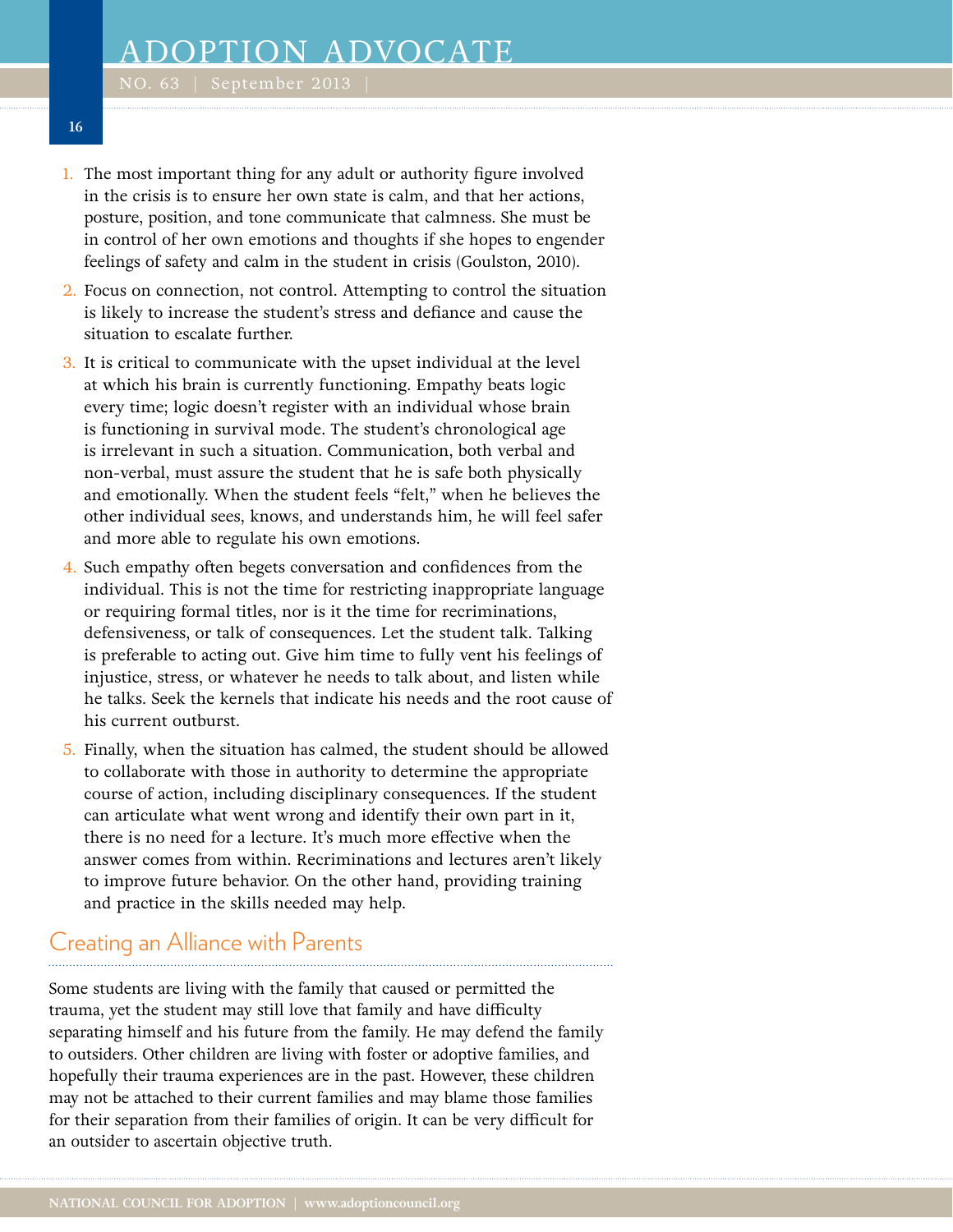Ideally, parents and teachers can form an alliance, but parents who have been parenting a traumatized child for a period of time may appear hostile to outsiders (Cave, 2009). Parenting these children is extremely challenging, and appropriate supports may be few and far between. Friends and other family may not understand the realities faced by such families, and the parents may become more and more isolated as a result. Parents may suffer primary trauma from the children themselves, and secondary trauma – sometimes called caregiver fatigue – from the unrelenting demands and the exposure to the child's own trauma.

Regardless of the student's home situation, make the attempt to communicate with the parents and keep them informed. Traumatized children have learned to be skilled at getting what they believe they need to survive. Often, this comes across as manipulation. It can also present as triangulation, in which the student casts one adult as rescuer and another as persecutor, ensuring that the adults and authority figures in his life are not able to stay on the same page (Cave, 2009). Maintaining regular and open contact with the parents helps minimize opportunities for either of these situations – which in turn helps schools give students the support and help they need.

### Conclusion

Many children have experienced traumatic events which can adversely impact development, creating a significant student population with learning disabilities and emotional regulation challenges. Consequences and behavioral approaches often do not work because these students lack the basic skills necessary to succeed. Schools that adopt empathy-focused, trauma-informed policies reap greater student engagement, achieve higher student achievement, and see fewer suspensions (Stevens, 2012a and Stevens, 2012b). Creating trauma-sensitive schools and educators is critical, and the methods and strategies described here hopefully represent a step in the right direction.

### ABOUT THE AUTHOR

Parenting two biological children did not prepare Kathleen Benckendorf and her husband for the challenges involved in domestically adopting a sibling group of four. What surprised them both, however, was that the community of professionals they frequently consulted didn't have all the answers, either. This led Kathleen to a relentless search for answers, and inspired in her a passion to share what she learned. Kathleen's relevant trauma and parenting education includes training by The Beyond Consequences Institute, The Post Institute, Center for Victory, Sidran Institute's Risking Connection®, The HANDLE® Institute, and university classes in trauma and development. Kathleen is also an Integrated Healing practitioner and is available for parent coaching and speaking engagements.